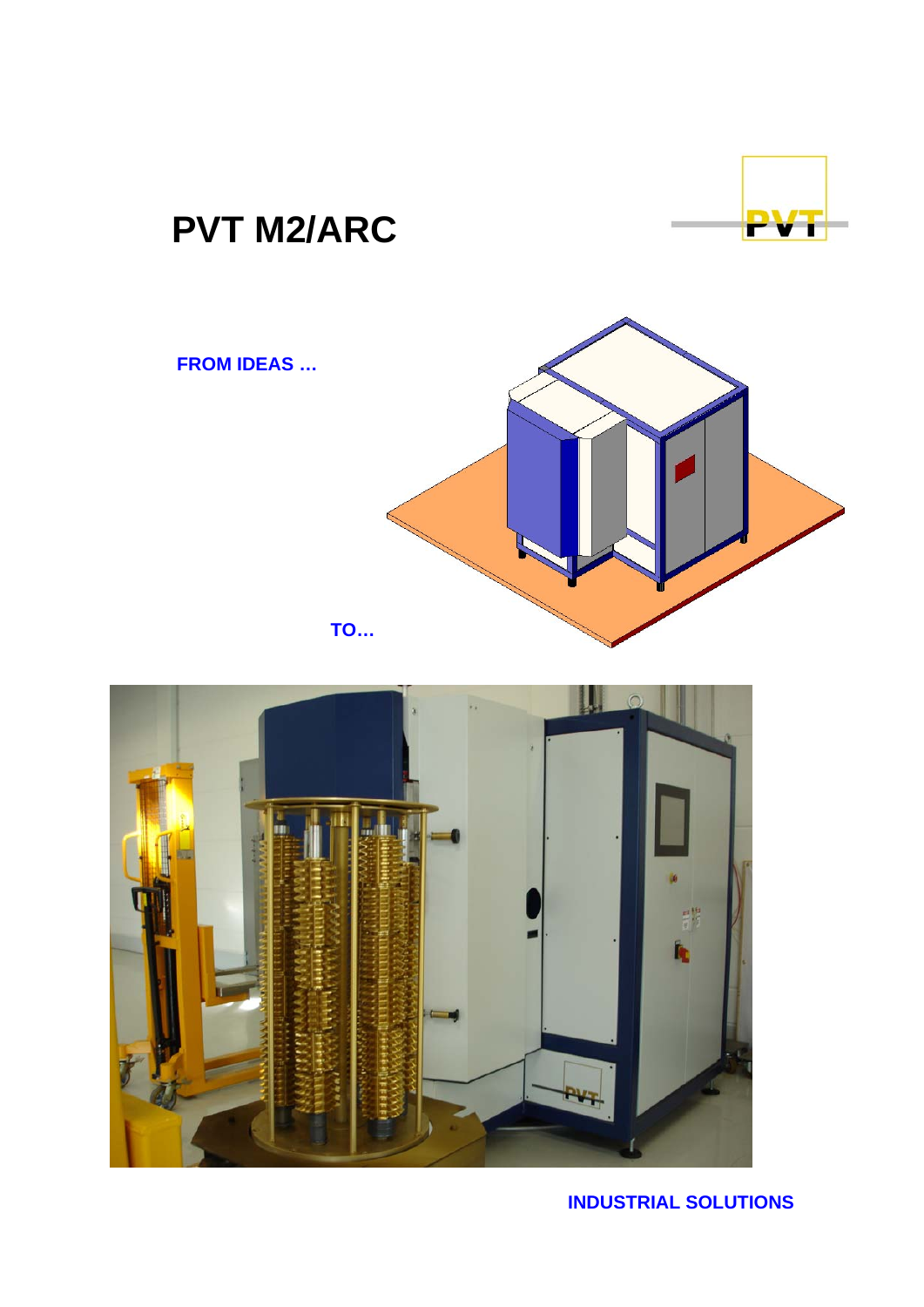The PVT M2/ARC is a medium size vacuum coating system specifically designed for the deposition of high performance metallurgical coatings, such as titanium nitride (TiN and Ti2N), titanium carbonitride (TiC,N), aluminium titaniumnitride AlTiN and many others onto a variety of tools and wear parts by arc evaporation. Not interrupting the vacuum, a PLC (Polymer – Like – Carbon) coating can be deposited on top of such hard coatings to reduce the friction.

The PVT M2/ARC is characterized by:

- Robust system designed for the rigorous production environment using sophisticated vacuum coating technologies.
- Rugged construction marked by an extremely advanced highly refined design.
- Extreme reliability based on intelligent straightforward design and construction.
- The broadest spectrum of coatings and coating technology available in a single system at the lowest possible cost.
- Fully automatic, computer controlled, closed loop process control providing process repeatability, reliability and a user-friendly environment.
- The coatings industry's first "Plug and Play" deposition system. No costly add-ons required
- The coating industry's broadest capabilities in the smallest footprint.
- Profitable runs available the same day the system arrives, quick and simple installation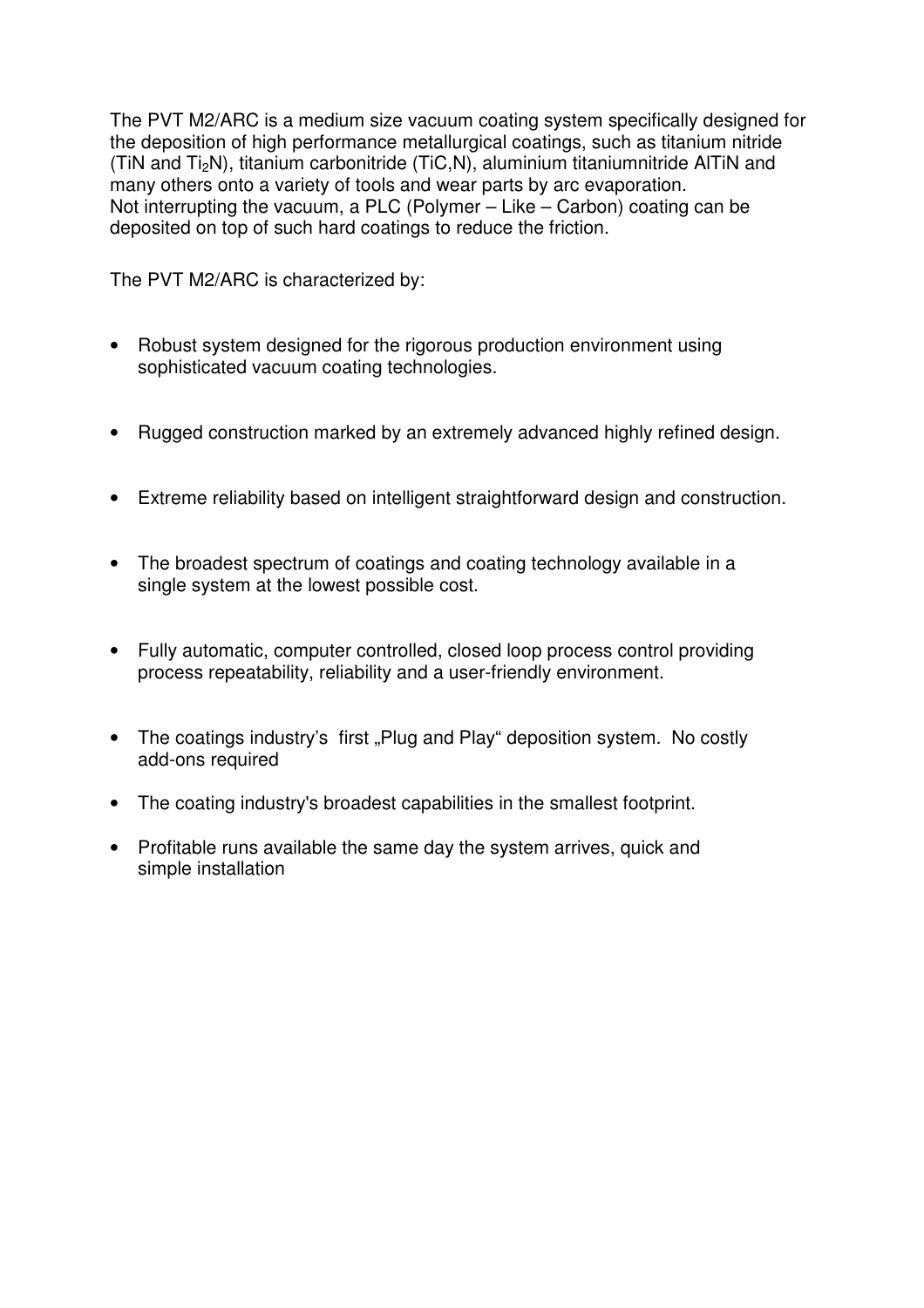### **TECHNICAL HIGHLIGHTS of the PVT M2/ARC**

#### **Patented magnetic arc confinement MAC**

Improved target utilization Drastically reduced macro-particle emission

#### **Shorter process time**

Increased heating capabilities New and improved cleaning and etching cycles

#### **Improved coating properties**

Advanced interface formation Extremely clean process environment

#### **Improved multilayer technology**

Nanolayer technology using shutters

#### **Multiple coatings in the same batch**

Different coatings possible on the same parts with out breaking vacuum or changing targets Hard and Soft coatings deposited sequentially in-situ

#### **Improved part handling and fixturing**

Safest most maneuverable transport carts Easy to load and use carts with high load capabilities

#### **Improved software design**

Extreme ease of use Highly reproducible runs through locked processes High level of flexibility for custom tailored coating solutions Remote control and diagnostics

#### **Improved thermal management**

Improved intensive cooling Double walled construction

#### **Most reliable components**

Brand name components Clever integration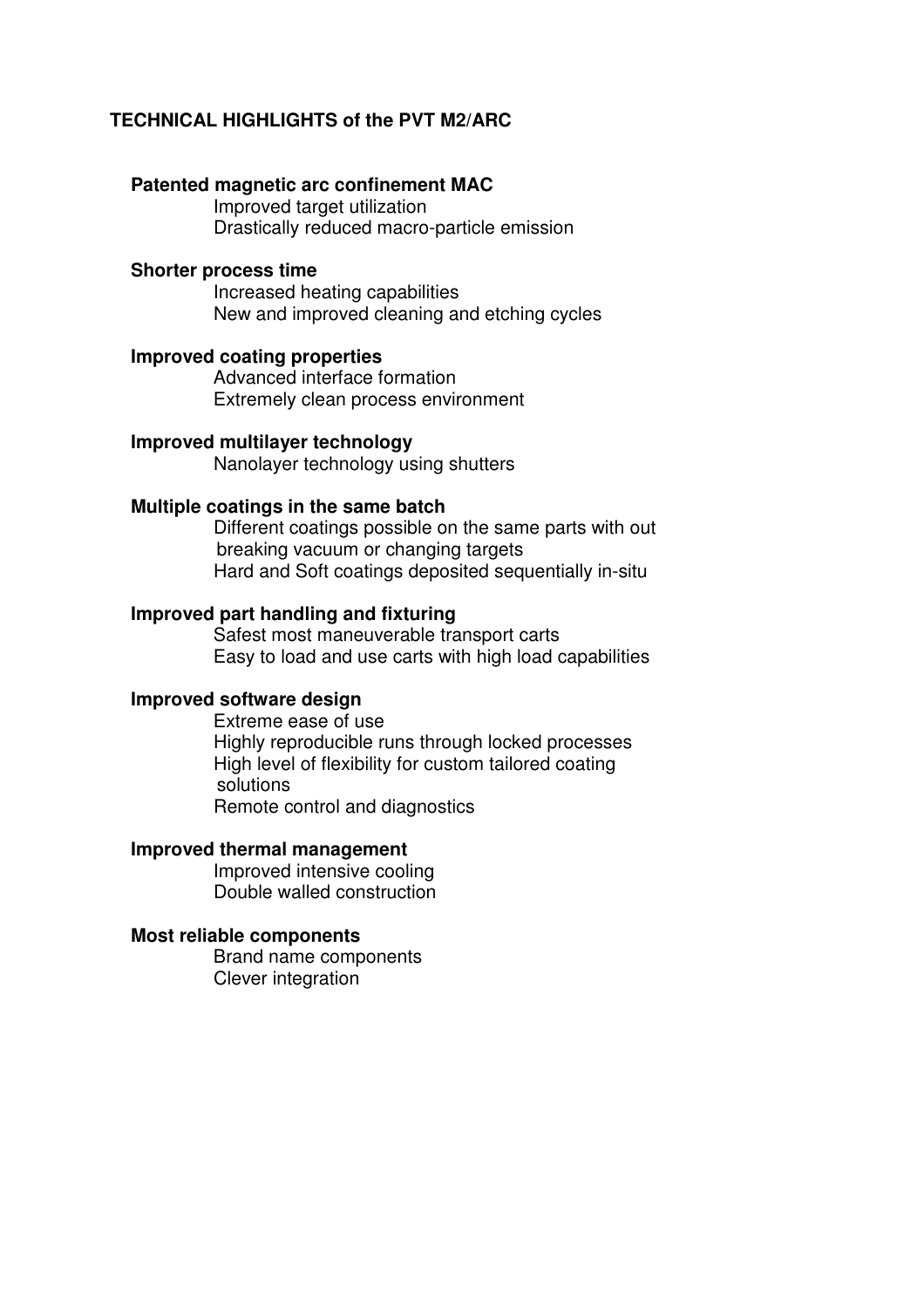## **SPECIFICATION PVT M2/ARC ARC-COATING SYSTEM**

| <b>HARDWARE</b>                          | <b>PVT M2/ARC</b>                                            |                |  |  |
|------------------------------------------|--------------------------------------------------------------|----------------|--|--|
| Vacuum chamber                           | W800xD800xH1070 (interior dimensions)                        | 1              |  |  |
|                                          | Volume: 700 l                                                |                |  |  |
|                                          | SS double wall jacket water cooled system                    |                |  |  |
|                                          | Front loading/unloading door W800xH1070 (opening)            |                |  |  |
|                                          | Compact Unit including: Chamber, Chassis, Pumps,             |                |  |  |
|                                          | <b>Control and Power Cabinet</b>                             |                |  |  |
| Usable plasma volume                     | D=463 x H=727 mm, volume=122 l                               |                |  |  |
| Plasma volume for high precision coating | D=463 x H=600 mm, volume=100 l                               |                |  |  |
| Arc cathodes                             | Cathode with Ti targets:                                     | $\overline{2}$ |  |  |
|                                          | Active area: 727x178x18 mm                                   |                |  |  |
|                                          | Cathode with TiAI target (30/70 at.%, pm):                   | 1              |  |  |
|                                          | Active area: 727x178x18 mm                                   |                |  |  |
|                                          | MAC control: (arc impedance control)                         | 3              |  |  |
|                                          | Arc power supply: Type Mag'x 210, 0-210A/5-35V, Profibus DP  | $\overline{2}$ |  |  |
| <b>Shutters</b>                          | Shutters on each cathode, 2 pcs/cathode                      | $\overline{4}$ |  |  |
| Pumping                                  | Roughing pump: GEV one stage, 100 m3/h (one-way pump)        | 1              |  |  |
|                                          | Roughing pump: Edwards two stages, 5 m3/h                    |                |  |  |
|                                          | Turbo drag pump, Type Pfeiffer TMH 1000 l/s                  |                |  |  |
|                                          | Valve Turbo/Chamber VAT DN 200 Al                            |                |  |  |
|                                          | Valves DN40 KF VAT                                           | 2              |  |  |
|                                          | Valves DN25 KF VAT                                           | $\overline{c}$ |  |  |
|                                          | Valves DN16 KF VAT                                           | $\mathbf{1}$   |  |  |
| Vacuum monitoring                        | Piezo gauge 1600-30 mbar                                     | $\mathbf{1}$   |  |  |
|                                          | Pirani gauges: Edwards APG-M-NW 16 ST/ST                     | $\overline{2}$ |  |  |
|                                          | Penning gauge: Pfeiffer IKR 251 DN 25 IDO-KF                 | 1              |  |  |
|                                          | Baratron gauge for process control: MKS Type 628B 1MDF2B:    | 1              |  |  |
|                                          | DN 25 KF, 5 decades 1.0E-5 to 0.1 mbar                       |                |  |  |
| <b>Bias supply</b>                       | Bias supply with integrated arc detection,                   | $\mathbf{1}$   |  |  |
|                                          | 20-1000V/30-10 A, 10 kW                                      |                |  |  |
| Heating                                  | Heaters each 18 kW, total 36 kW                              | $\overline{2}$ |  |  |
| Temperature control                      | Thermocouple devices (fixed position and fixed dummy on top, | $\overline{4}$ |  |  |
|                                          | fixed position and variable size dummy on bottom)            |                |  |  |
| Gas supply                               | Gas flow controllers (Ar/N2/C2H2): MKS 500/500/200 sccm      | $\overline{3}$ |  |  |
|                                          | Optional gas flow controller: MKS 200 or 500 sccm            |                |  |  |
| System dimensions                        | Compact Unit: W1900xD2200xH2100 mm                           |                |  |  |
| Control system                           | Pentium III based system                                     | $\mathbf{1}$   |  |  |
|                                          | Touch screen interface                                       |                |  |  |
|                                          | Completely menu driven                                       |                |  |  |
|                                          | Modem                                                        | 1              |  |  |
|                                          | Remote control, diagnostics and help                         |                |  |  |
|                                          | Datalogging                                                  |                |  |  |